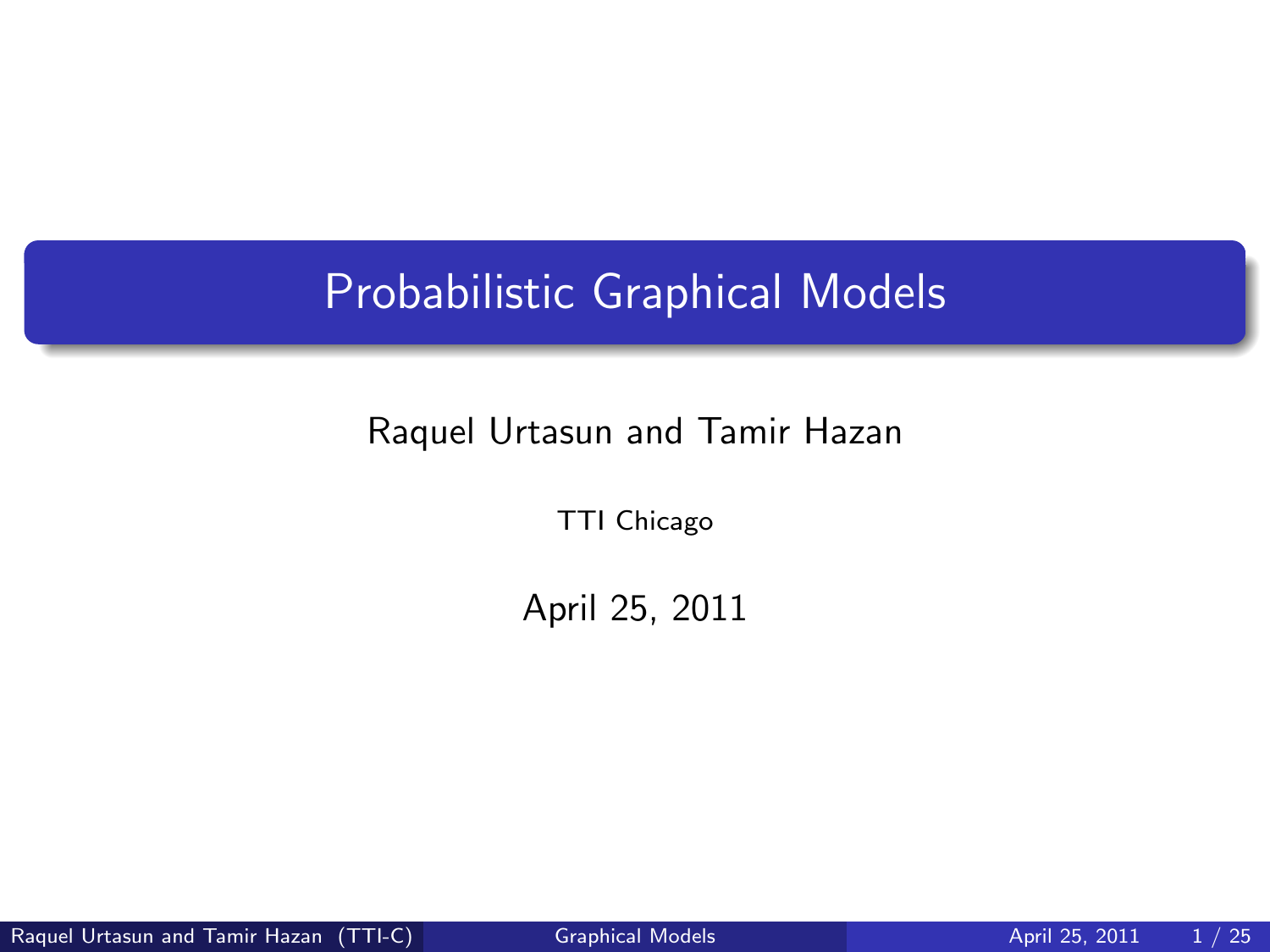This week we saw:

- VE via message-passing.
- Sum-product BP.

Today we are going to see:

- Belief update algorithm.
- $\bullet$  How to do more complex inference tasks.
- How to compute the clique tree.
- **•** Junction tree algorithm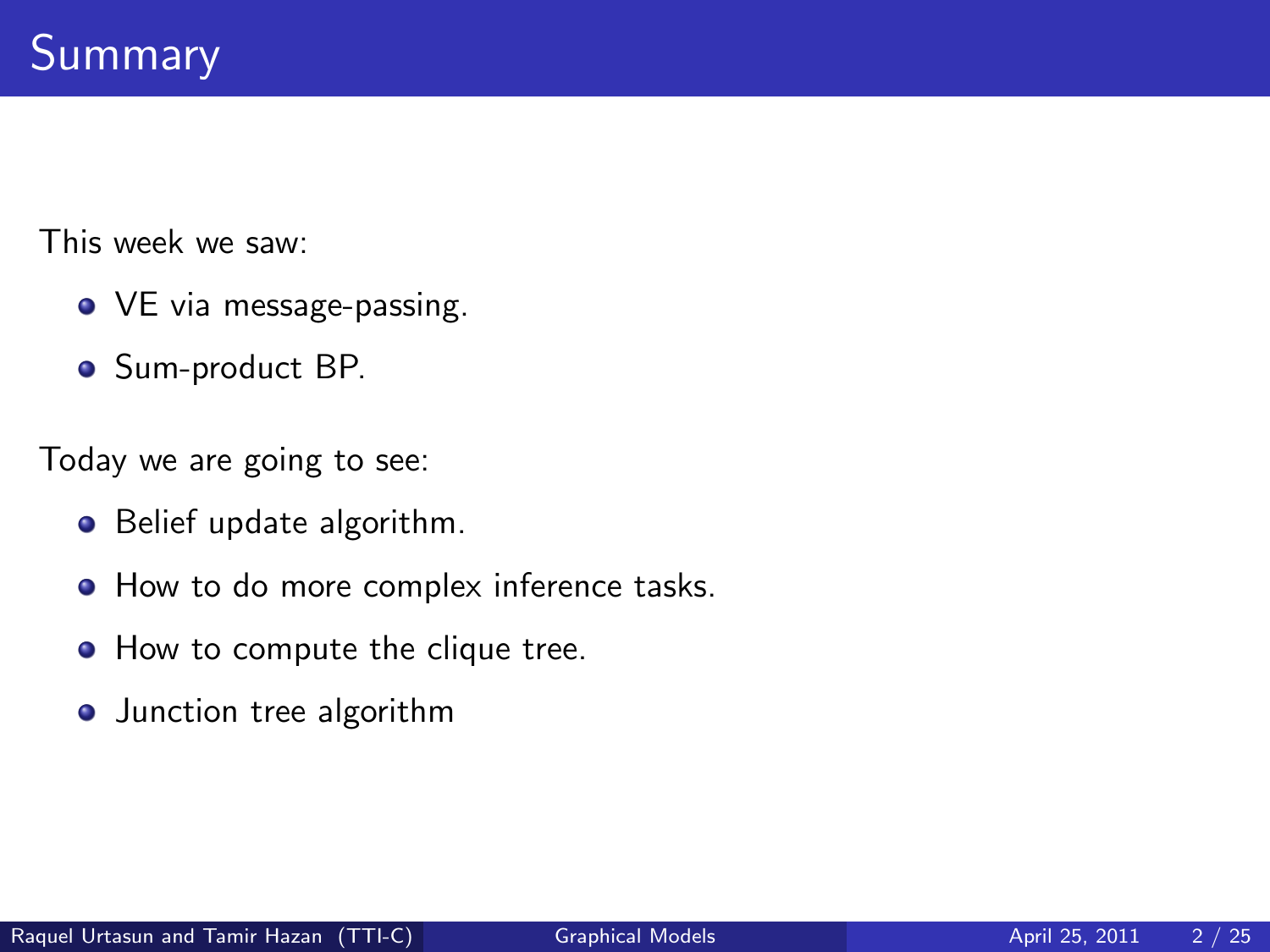## Previous algorithm: Sum product BP

#### Algorithm 10.2 Calibration using sum-product message passing in a clique tree Procedure CTree-Sum-Product-Calibrate (  $\Phi$ . // Set of factors

$$
\begin{array}{cc}\mathcal{T} & // \text{ Clique tree over } \Phi \\ \end{array}
$$

$$
1 \qquad \hbox{Initialize-Cliques} \\
$$

 $\overline{2}$ while exist  $i, j$  such that i is ready to transmit to j

3 
$$
\delta_{i \to j}(S_{i,j}) \leftarrow \text{ SP-Message}(i, j)
$$

for each clique  $i$  $\overline{4}$ 

5 
$$
\beta_i \leftarrow \psi_i \cdot \prod_{k \in \text{Nb}_i} \delta_{k \to i}
$$

6 return  $\{\beta_i\}$ 

#### (calibration algorithm)

Procedure SP-Message (  $i,$  // sending clique  $//$  receiving clique  $\psi(C_i) \leftarrow \psi_i \cdot \prod_{k \in (\text{Nb}_i - \{i\})} \delta_{k \to i}$ 1  $\tau(S_{i,j}) \leftarrow \sum_{\bm{C_i} - \bm{S_{i,j}}} \psi(\bm{C_i})$  $\overline{2}$ return  $\tau(S_{i,j})$ 3

(message computation)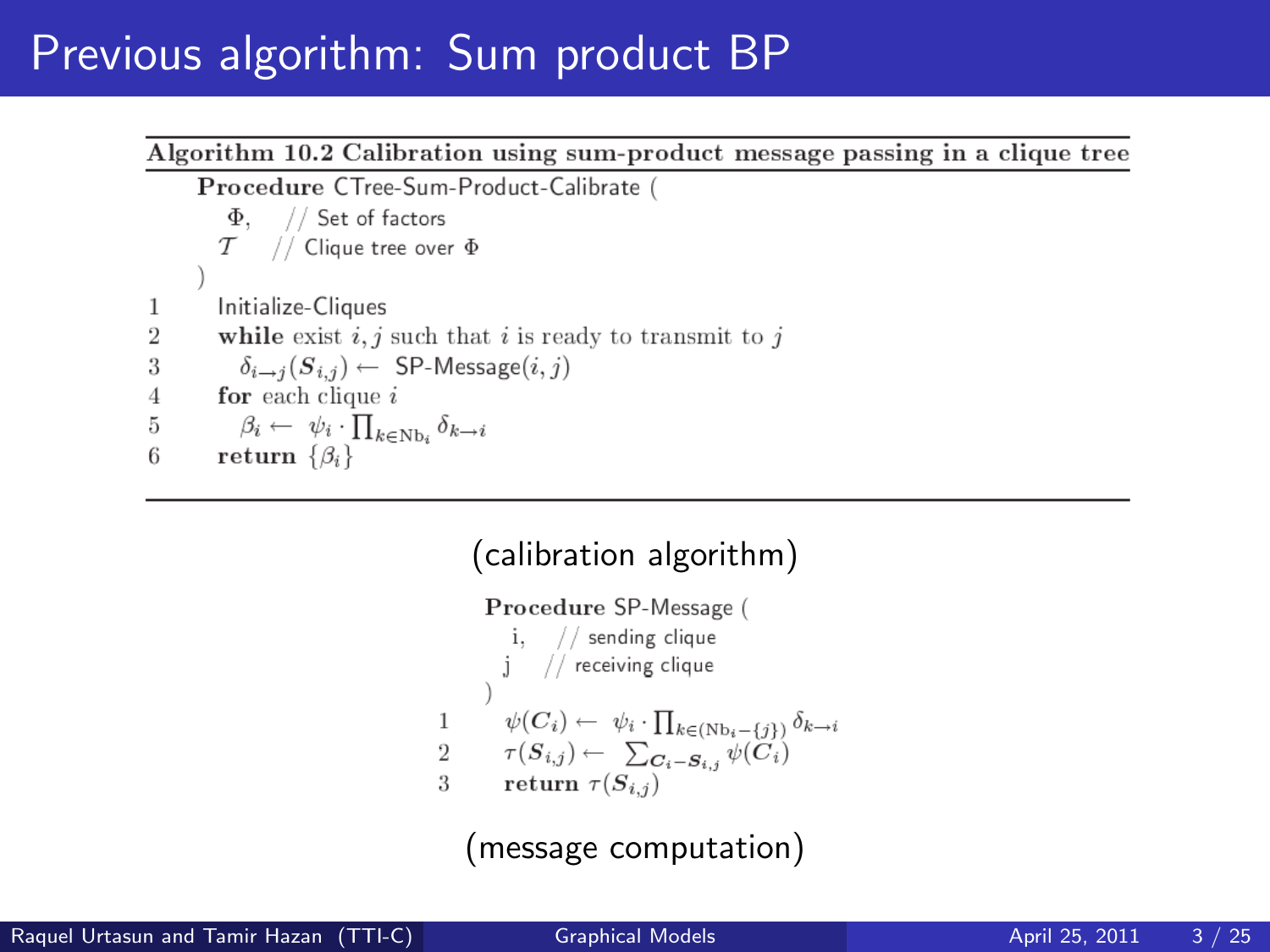# Clique Tree measure

**Def:** We define the **clique tree measure** of a calibrated tree  $\mathcal T$  as

$$
\beta_{\mathcal{T}} = \frac{\prod_{i \in \mathcal{V}_{\mathcal{T}}} \beta_i(\mathbf{C}_i)}{\prod_{(i-j) \in \mathcal{E}_{\mathcal{T}}} \mu_{i,j}(\mathbf{S}_{i,j})}
$$

where

$$
\mu_{i,j}(\mathbf{S}_{i,j}) = \sum_{\mathbf{C}_i - \mathbf{S}_{i,j}} \beta_i(\mathbf{C}_i) = \sum_{\mathbf{C}_i - \mathbf{S}_{i,j}} \beta_j(\mathbf{C}_j)
$$

**Theorem:** Let  $\mathcal T$  be a clique tree over  $\Phi$ , and let  $\beta_i(\mathsf{C}_i)$  be a set of calibrated potentials for T. Then  $\hat{P}_{\Phi}(\mathcal{X}) \propto \beta_{\mathcal{T}}$  iff for each  $i \in \mathcal{V}_{\mathcal{T}}$  we have that  $\beta_i(\mathbf{C}_i) \propto \hat{P}_{\Phi}(\mathbf{C}_i).$ 

For a proof see page 333 in D. Koller book.

We can view the clique tree as an alternative representation of the joint measure, which directly gives the clique marginals.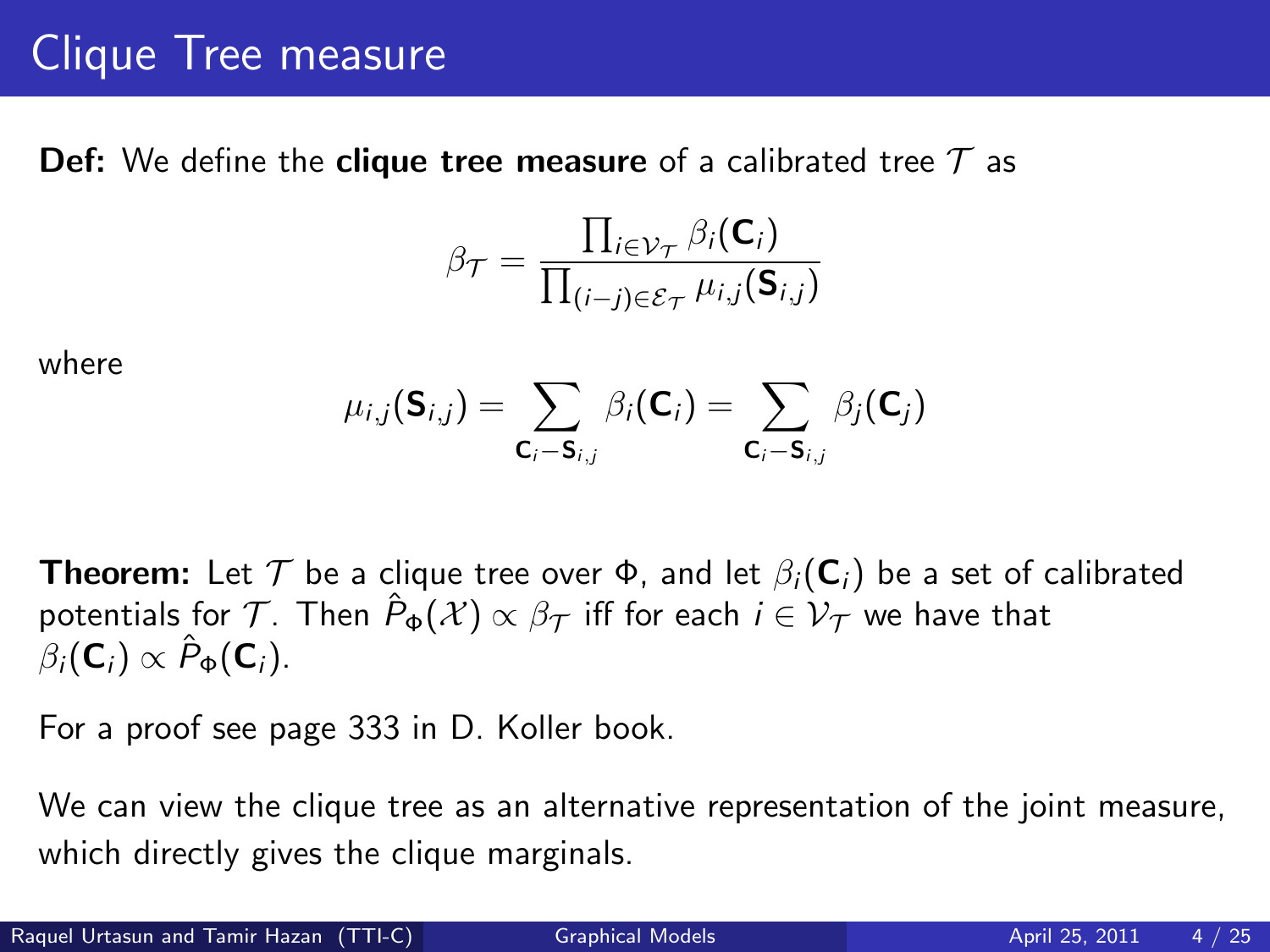# Belief update

- Derive an alternative message passing which is mathematically equivalent to the previous one.
- Consider again the previous algorithm: two messages are passed along  $(i - j)$ .
- Assume that the first message is pass from  ${\bf C}_j$  to  ${\bf C}_i.$
- $\bullet$  The return message will be passed when  $C_i$  has received the messages from all its neighbors.
- $\bullet$  At this point  $\mathsf{C}_i$  has all the information

$$
\beta_i = \psi_i \prod_{k \in Nb_i} \delta_{k \to i}
$$

To avoid double counting, the final potential  $\beta_i$  is not used when computing the message passed to  $\mathsf{C}_j$ . Thus

$$
\delta_{i \to j} = \sum_{\mathbf{C}_i - \mathbf{S}_{i,j}} \psi_i \prod_{k \in (Nb_i - \{j\})} \delta_{k \to i}
$$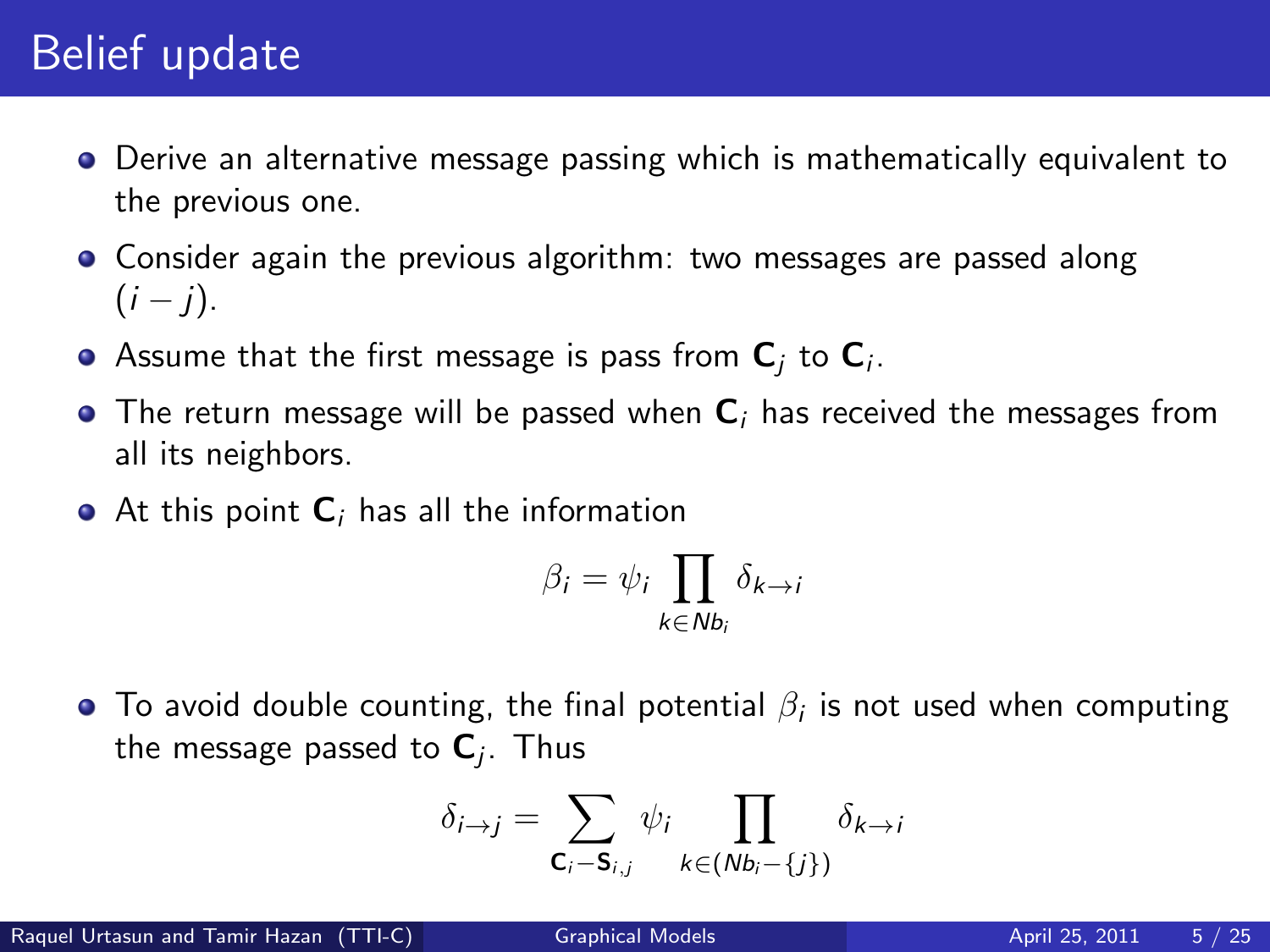## Message passing with division

- An alternative possibility is to multiply all the messages, and then divide by the  $\delta_{i\rightarrow i}$  to avoid the double counting.
- **Def:** Let **X** and **Y** be disjoint sets of variables, and let  $\phi_1(\mathbf{X}, \mathbf{Y})$  and  $\phi_2(\mathbf{Y})$ be two factors. We define the factor division  $\phi_2/\phi_1$  to be the factor with scope X, Y defined as

$$
\psi(\mathbf{X}, \mathbf{Y}) = \frac{\phi_1(\mathbf{X}, \mathbf{Y})}{\phi_2(\mathbf{Y})}
$$

- The factor division is done component by component, and we define  $0/0 = 0.$
- $\bullet$  It is not defined if the numerator is not 0 and the denominator is.
- We can compute the message by

$$
\delta_{i\rightarrow j}(\mathbf{S}_{i,j}) = \frac{\sum_{\mathbf{C}_i-\mathbf{S}_{i,j}} \beta_i}{\delta_{j\rightarrow i}(\mathbf{S}_{i,j})}
$$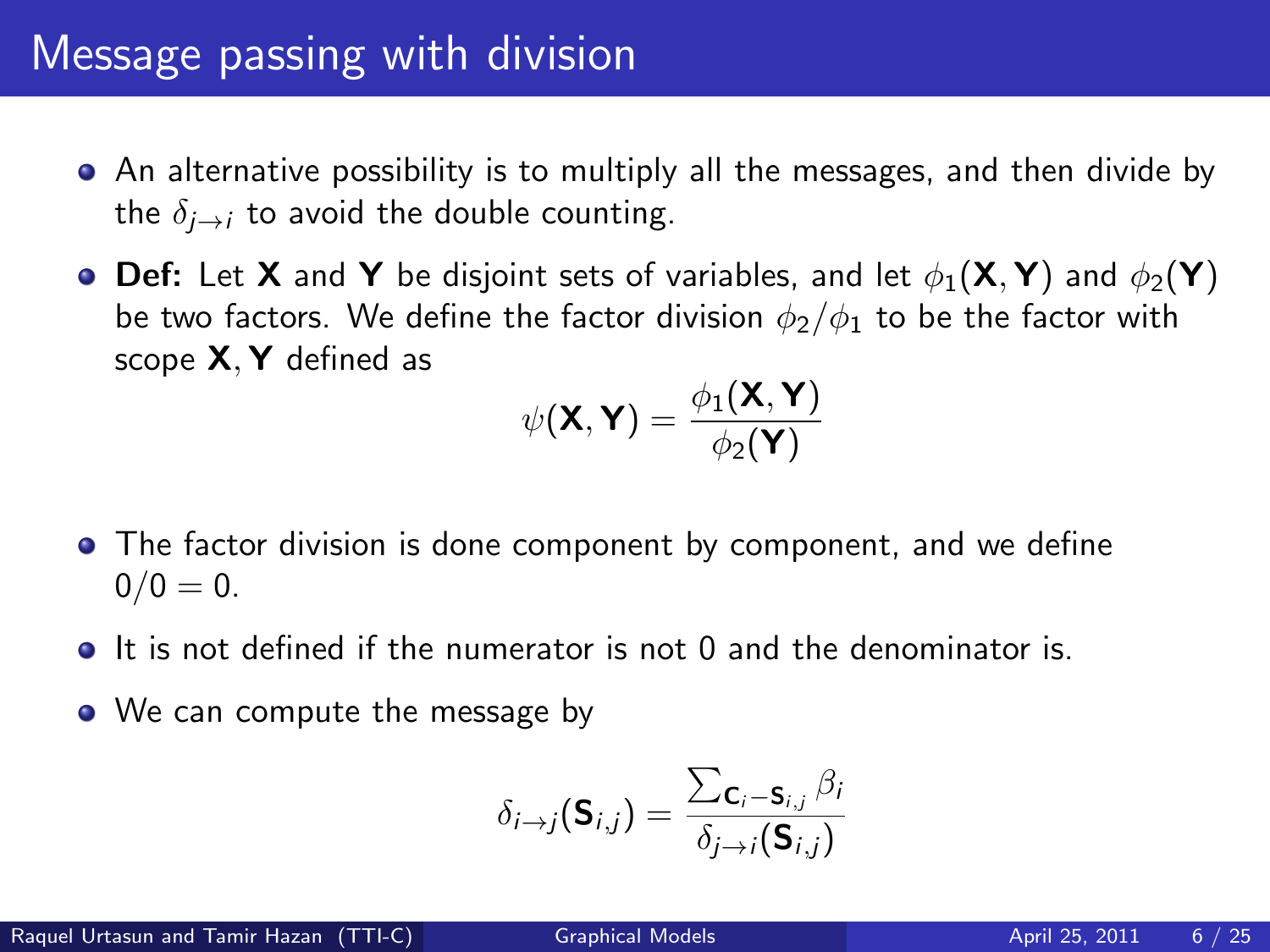- $\bullet$  Chain network  $A B C D$ .
- First messages from  $C_1$  to  $C_2$  and  $C_2$  to  $C_3$ .
- What are  $\delta_{1\rightarrow 2}$  and  $\delta_{2\rightarrow 3}$ ?
- **•** Using the previous CTree-Sum-Product-Calibrate, what's  $\delta_{2\rightarrow1}$ ?
- What would it be in the new sum product division algorithm?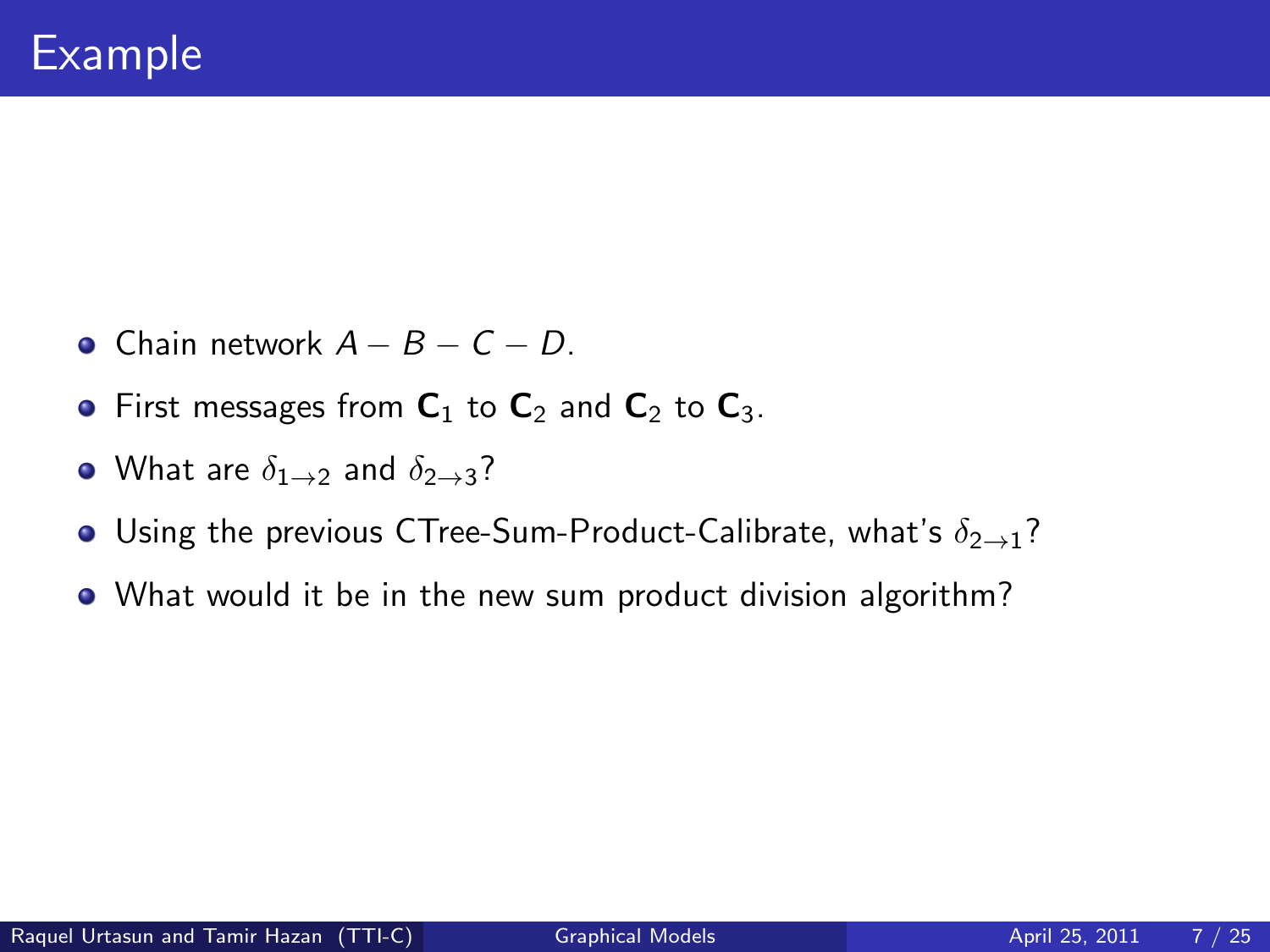- Each clique  ${\sf C}_i$  maintains its fully updated  ${\sf beliefs} \not \beta_i.$
- These beliefs are the product of its initial potential with all of the message updates it has received from its neighbors.
- Store at each sepset  $S_{i,j}$  the previous message  $\mu_{i,j}$  that was passed along the edge  $(i - j)$  regardless of the direction.
- Whenever a message is passed along the edge it's divided by the old one to avoid double counting.
- **•** This is correct regardless of the clique that send the message along the edge.
- This algorithm can be view as maintaining a set of beliefs over the cliques in the tree.
- The message passing takes the beliefs of one clique and uses it to update the beliefs of a neighbor.
- This algorithm is called **belief update message passing**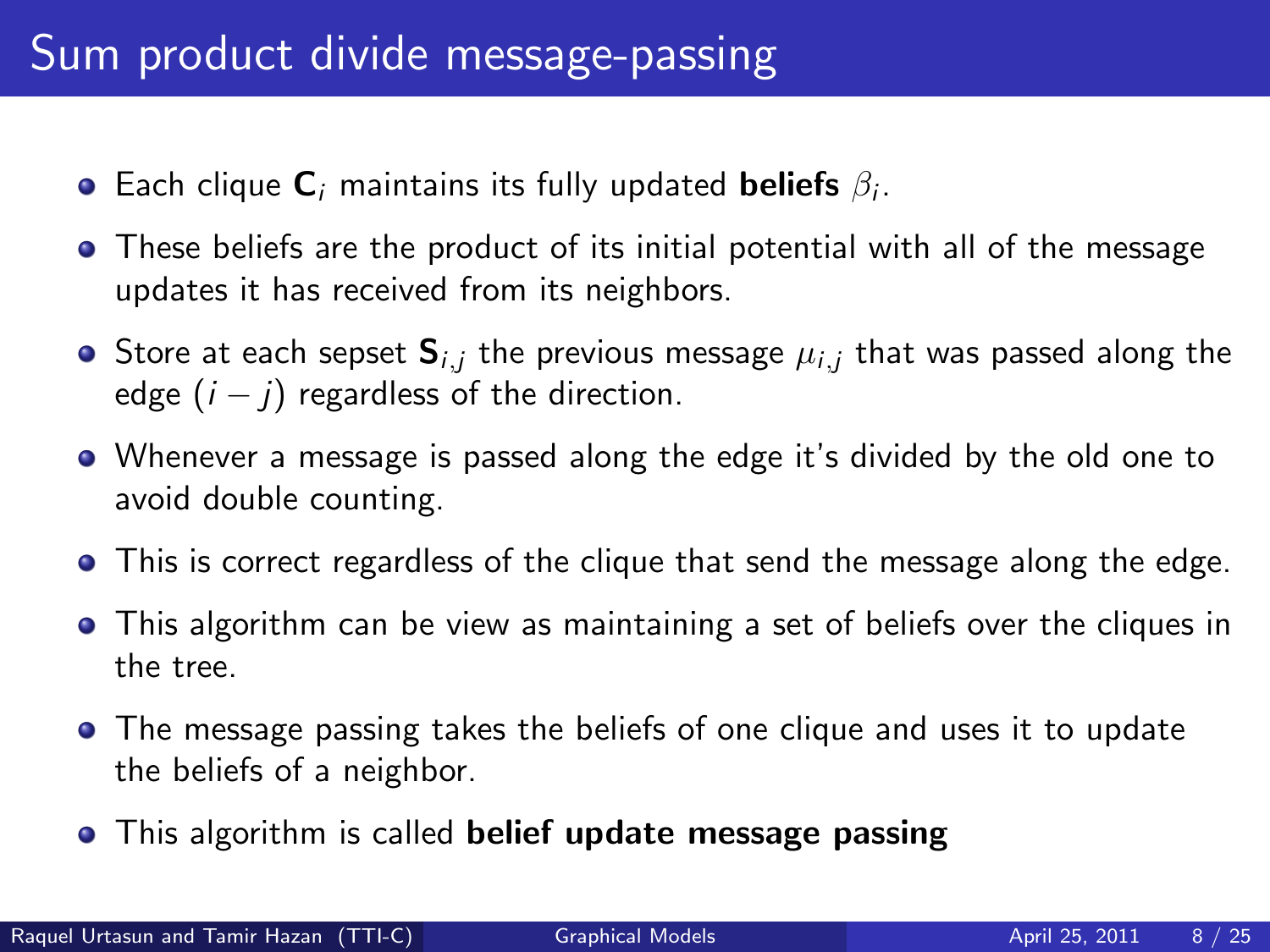# Sum Product Divide

Algorithm 10.3 Calibration using belief propagation in clique tree Procedure CTree-BU-calibrate (  $\Phi$ , // Set of factors  $T$  // Clique tree over  $\Phi$ Initialize-CTree  $\mathbf{1}$  $\overline{2}$ while exists an uninformed clique in  $T$ Select  $(i-j) \in \mathcal{E}_T$ 3 Send-BU-message $(i, j)$  $\overline{4}$ 5 return  $\{\beta_i\}$ Procedure Initialize-CTree ( for each clique  $C_i$  $\mathbf{1}$  $\overline{2}$  $\beta_i \leftarrow \prod_{\phi : \alpha(\phi)=i} \phi$ for each edge  $(i-j) \in \mathcal{E}_{\mathcal{T}}$ 3  $\mu_{i,i} \leftarrow 1$ Procedure Send-BU-Msg (  $i,$  // sending clique j. // receiving clique 1  $\sigma_{i\rightarrow j} \leftarrow \sum_{\mathbf{C}_i=\mathbf{S}_{i,j}} \beta_i$ // marginalize the clique over the sepset  $\overline{2}$ 3  $\beta_j \leftarrow \beta_j \cdot \frac{\sigma_{i \to j}}{\mu_{i,j}}$  $\mu_{i,i} \leftarrow \sigma_{i \rightarrow i}$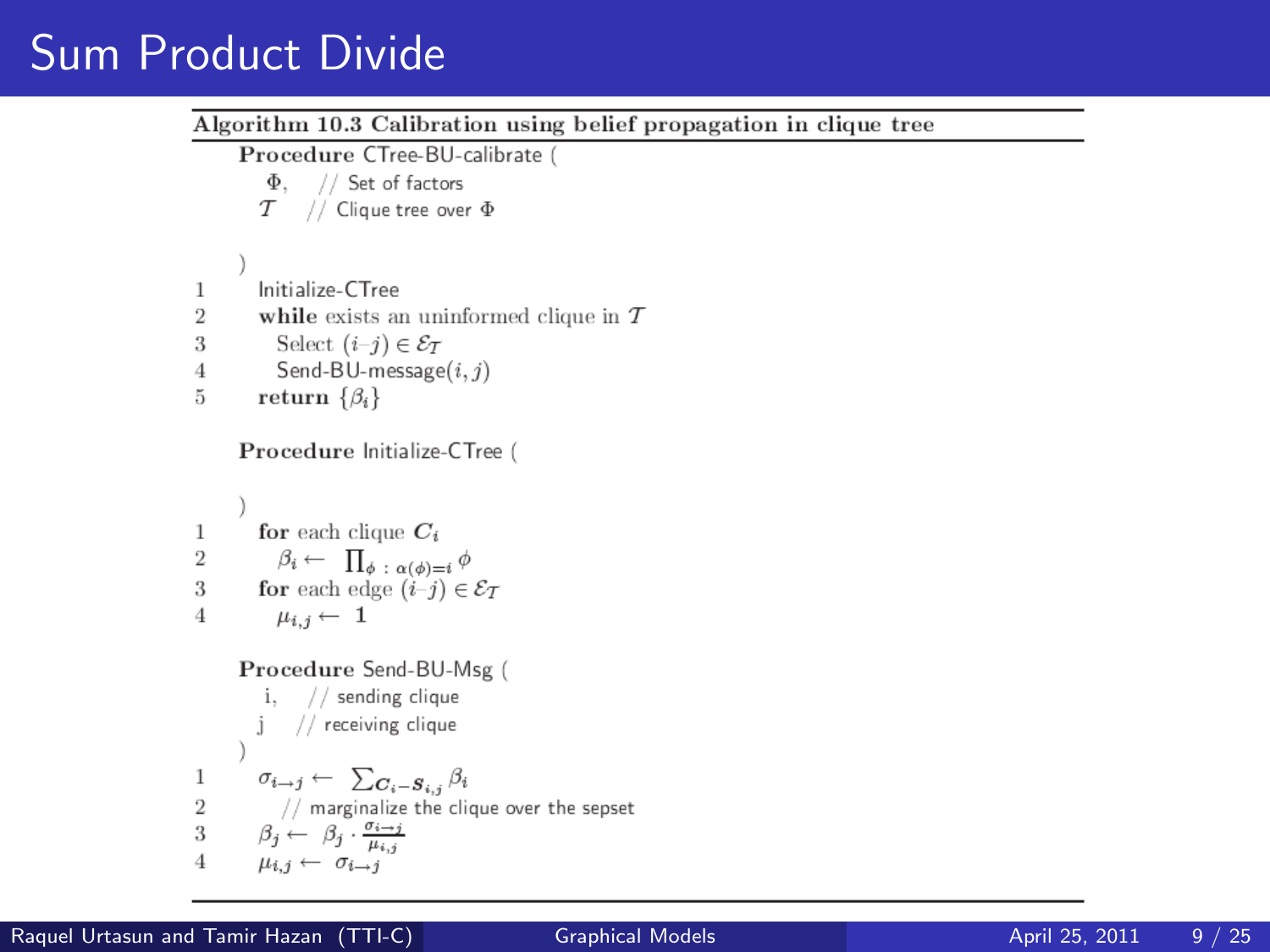- This process is correct even if we send multiple messages.
- We will like to do this with a minimum number of messages.
- In the sum product BP algorithm, we said that we need to send 2 messages for each edge.
- In this case is the same. We guarantee convergence when we have a calibrated tree

$$
\sum_{\mathsf{C}_{i}-\mathsf{S}_{i,j}}\beta_{i}=\mu_{i,j}(\mathsf{S}_{i,j})=\sum_{\mathsf{C}_{j}-\mathsf{S}_{i,j}}\beta_{j}
$$

At convergence, each pair of neighboring cliques must agree on the variables in the sepset, and the message  $\mu_{i,j}$  is the sepset marginal.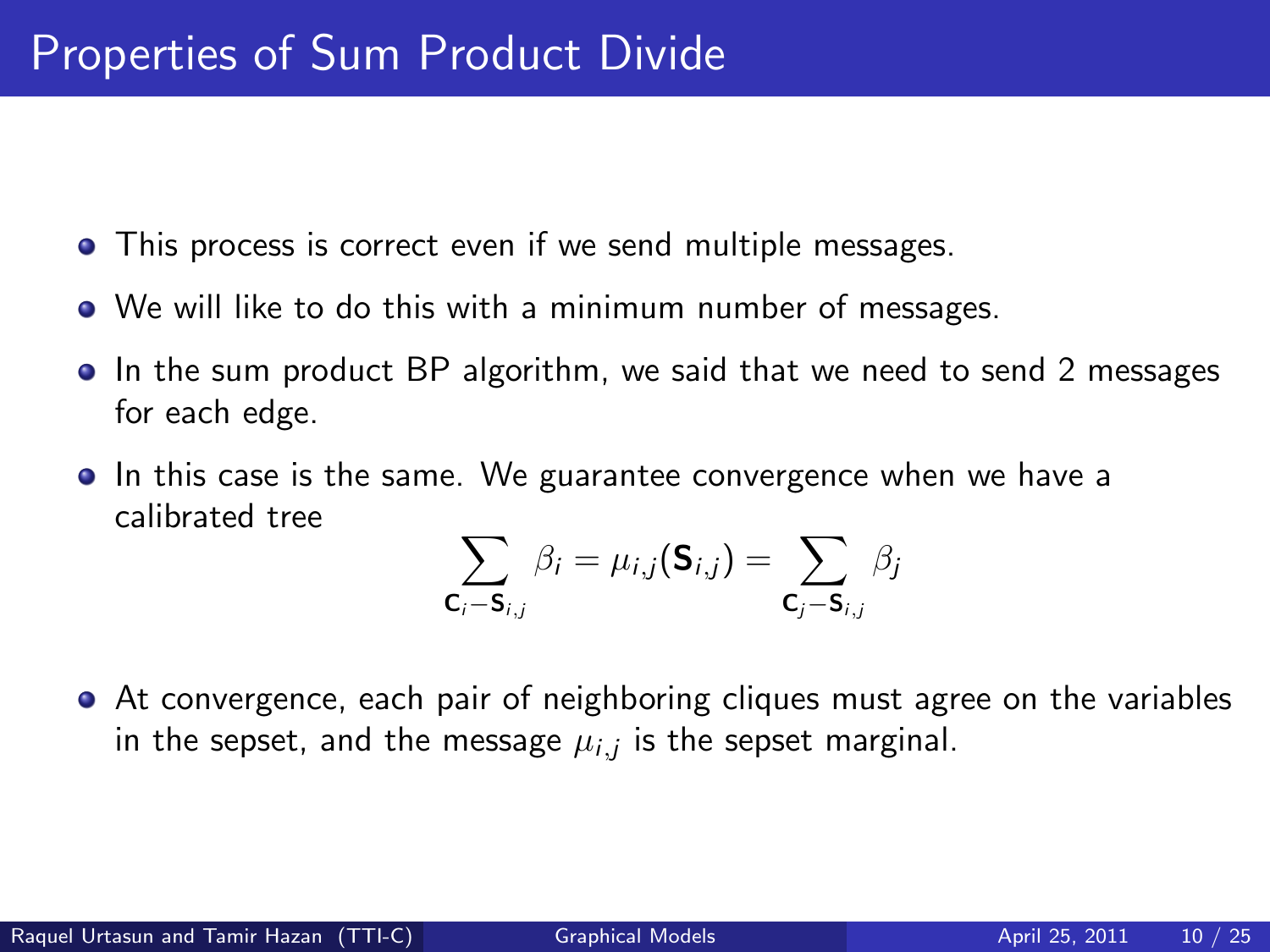# Clique Tree Invariant

- The Sum Product Belief algorithm can also be interpreted as a reparameterization of the distribution  $\hat{P}_{\Phi}$ .
- At the convergence of any belief update calibration process we have

$$
\hat{P}_{\Phi}(\mathcal{X}) = \frac{\prod_{i \in \mathcal{V}_{\mathcal{T}}} \beta_i(\mathbf{C}_i)}{\prod_{(i-j) \in \mathcal{E}_{\mathcal{T}}} \mu_{i,j}(\mathbf{S}_{i,j})}
$$

• The same property holds at the start of the algorithm where the numerator is

$$
\prod_{i\in\mathcal{V}_{\mathcal{T}}}\psi_i=\prod_{i\in\mathcal{V}_{\mathcal{T}}}\prod_{\phi:\alpha(\phi)=i}\phi=\prod_{\phi\in\Phi}\phi=\hat{P}_{\Phi}
$$

and the denominator is 1.

• This property is called the **Clique tree invariant**, and is preserved across the entire belief update message passing process.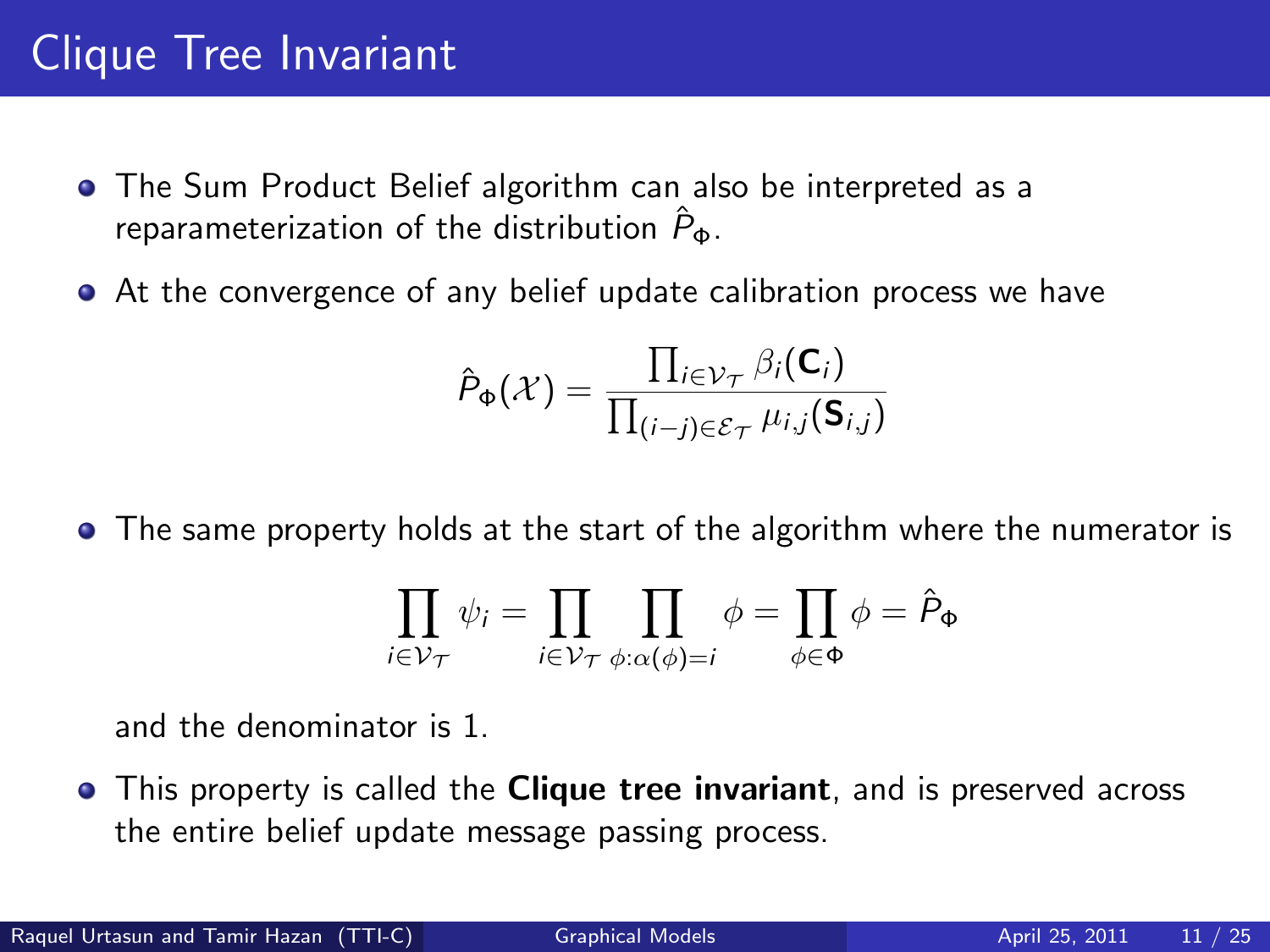### Clique Tree Invariant more formally

**Theorem:** Let T be a clique tree, and  $\{\beta_i\}, \{\mu_{i,i}\}\$  be some set of clique and sepset beliefs for the tree such that the following eq. holds.

$$
\hat{P}_{\Phi}(\mathcal{X}) = \frac{\prod_{i \in \mathcal{V}_{\mathcal{T}}} \beta_i(\mathsf{C}_i)}{\prod_{(i-j) \in \mathcal{E}_{\mathcal{T}}} \mu_{i,j}(\mathsf{S}_{i,j})}
$$

Assume that we now execute a BP message passing step from  ${\sf C}_i$  to  ${\sf C}_j$ , and let  $\{\beta_j^\prime\}, \{\mu_{i,j}^\prime\}$  be the new beliefs after that step. Then the same equation holds for  $\{\beta'_{j}\}, \{\mu'_{i,j}\}.$ 

**Proof:** A message from  $\mathsf{C}_i$  to  $\mathsf{C}_j$  only changes  $\beta_j$  and  $\mu_{i,j}$ . By definition of the message send

$$
\beta_j' = \beta_j \frac{\mu_{i,j}'}{\mu_{i,j}}
$$

Thus

$$
\frac{\beta_j}{\mu_{i,j}} = \frac{\beta'_j}{\mu'_{i,j}}
$$

Therefore the clique tree invariant property holds initially and for every message-passing step.

Raquel Urtasun and Tamir Hazan (TTI-C) [Graphical Models](#page-0-0) **April 25, 2011** 12 / 25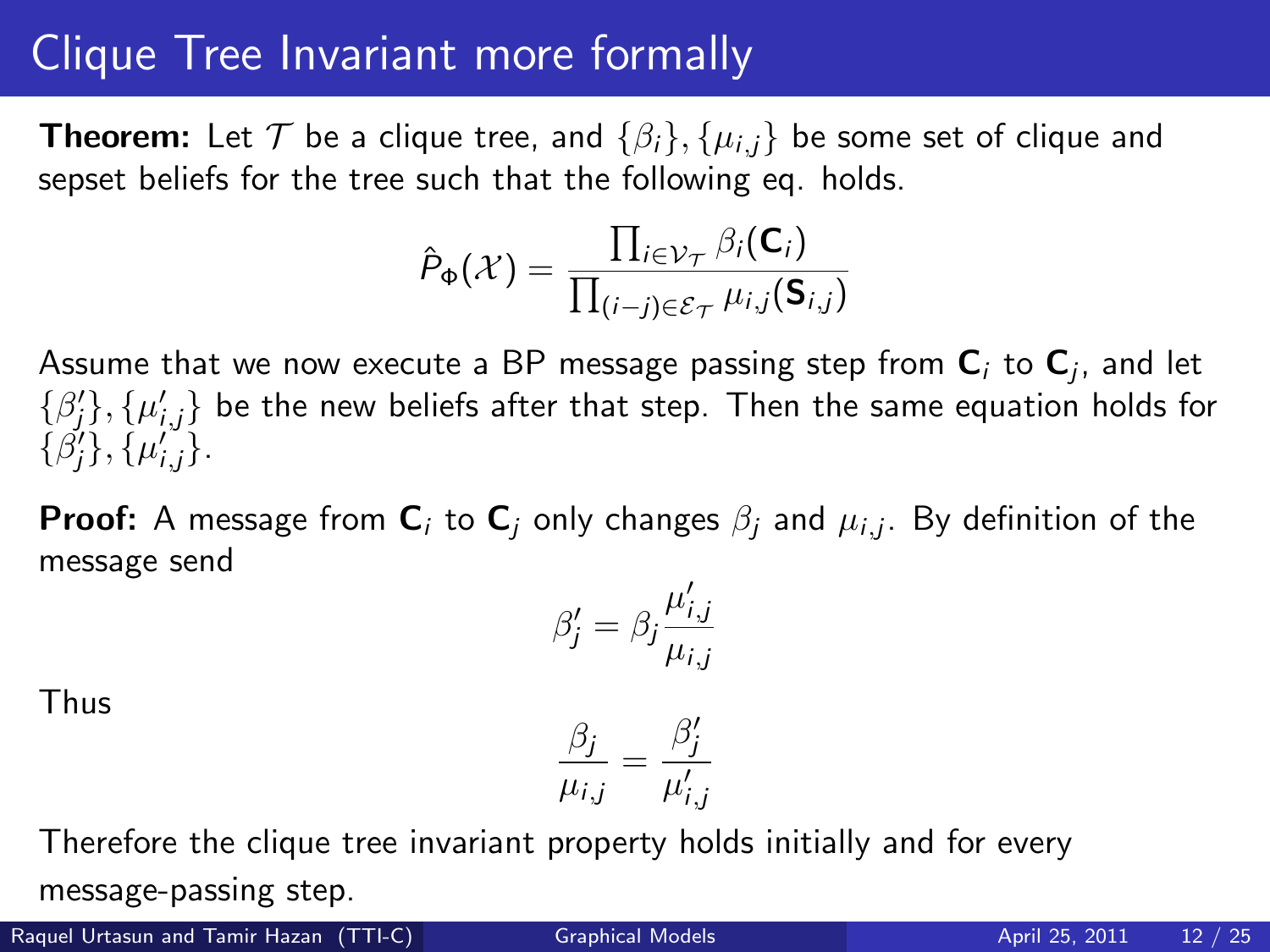### Building equivalence Sum product and Belief update

**•** Both sum-product and belief update should be equal to the clique marginals.

**o** We have

$$
\beta_i = \psi_i \cdot \prod_{(i-j)\in \mathcal{E}_{\mathcal{T}}} \delta_{j \to i}
$$

substituting this into the clique tree invariant we have

$$
\hat{P}_{\Phi}(\mathcal{X}) = \frac{\prod_{i \in \mathcal{V}_{\mathcal{T}}} \beta_i}{\prod_{(i-j) \in \mathcal{E}_{\mathcal{T}}} \mu_{i,j}} = \frac{\prod_{\mathbf{c}_i} \psi_i \cdot \left( \prod_{j:(i-j) \in \mathcal{E}_{\mathcal{T}}} \delta_{j \to i} \right)}{\prod_{(i-j) \in \mathcal{E}_{\mathcal{T}}} \mu_{i,j}} = \frac{\prod_{\mathbf{c}_i} \psi_i \cdot \left( \prod_{(i-j) \in \mathcal{E}_{\mathcal{T}}} \delta_{j \to i} \cdot \delta_{i \to j} \right)}{\prod_{(i-j) \in \mathcal{E}_{\mathcal{T}}} \mu_{i,j}}
$$

**On the other hand** 

$$
\hat{P}_{\Phi}(\mathcal{X}) = \prod_{i \in \mathcal{V}_{\mathcal{T}}} \psi_i
$$

**o** It follows that

$$
\prod_{(i-j)\in\mathcal{E}_{\mathcal{T}}}\delta_{j\rightarrow i}(\mathbf{S}_{i,j})\cdot\delta_{i\rightarrow j}(\mathbf{S}_{i,j})=\prod_{(i-j)\in\mathcal{E}_{\mathcal{T}}}\mu_{i,j}(\mathbf{S}_{i,j})
$$

• As the messages have different scopes, then  $\delta_{i\rightarrow i}(\mathbf{S}_{i,i})\cdot \delta_{i\rightarrow i}(\mathbf{S}_{i,i})=\mu_{i,i}(\mathbf{S}_{i,i}).$ 

Raquel Urtasun and Tamir Hazan (TTI-C) [Graphical Models](#page-0-0) **April 25, 2011** 13 / 25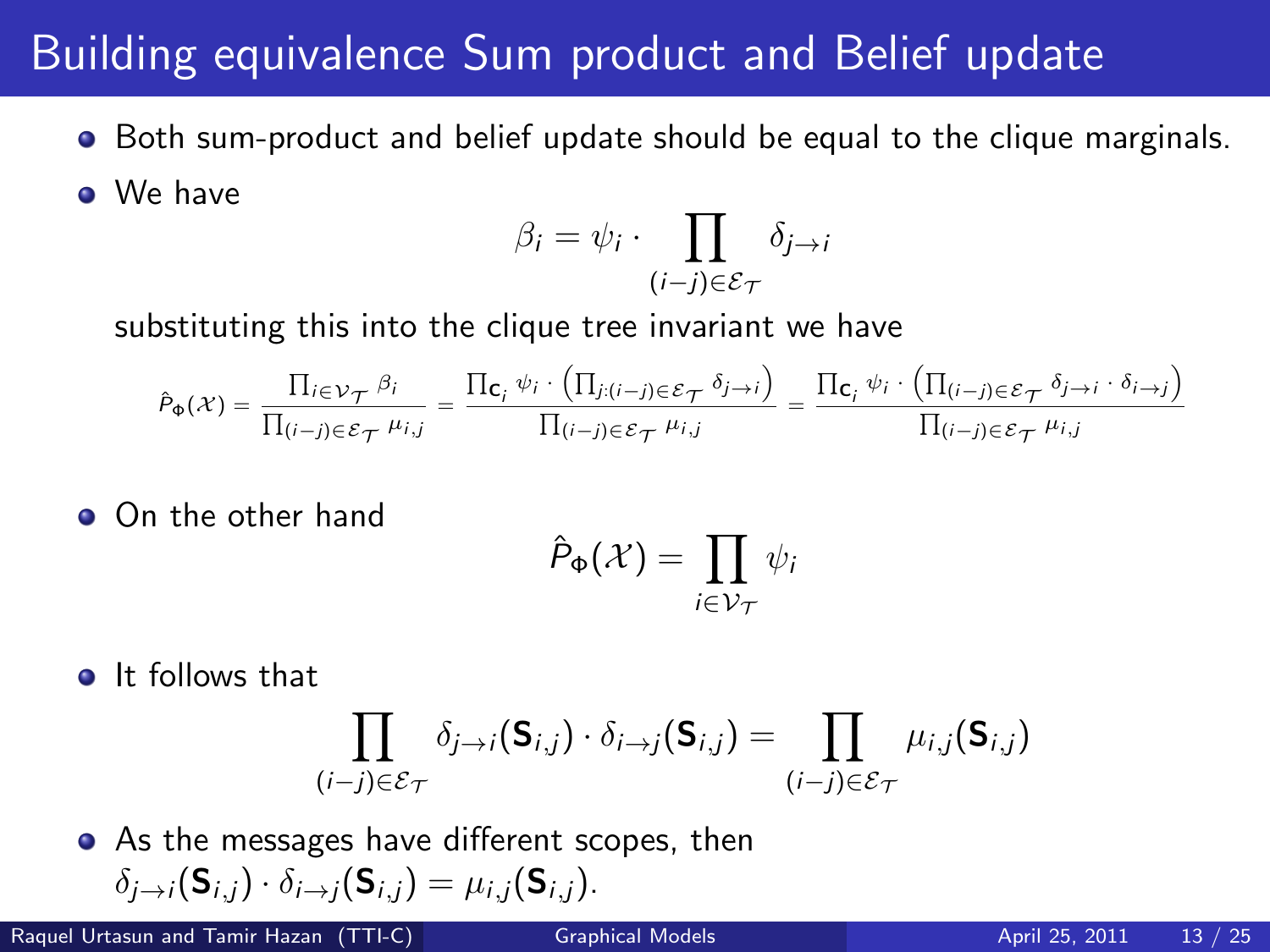# Equivalence of Sum Product and Belief-update messages

**Theorem:** Consider a set of sum-prod init. potentials  $\{\psi_i : i \in \mathcal{V_T}\}$  and messages  $\{\delta_{i\to j},\delta_{j\to i}:(i-j)\in\mathcal{E}_{\mathcal{T}}\}$  and a set of beliefs  $\{\beta_i:i\in\mathcal{V}_{\mathcal{T}}\}$  and messages  $\{\mu_{i,j}:(i-j)\in\mathcal{E}_{\mathcal{T}}\}$  for which the following equations hold

$$
\beta_i = \psi_i \cdot \prod_{(i-j)\in \mathcal{E}_{\mathcal{T}}} \delta_{j \to i}
$$

$$
\mu_{i,j}(\mathbf{S}_{i,j}) = \delta_{j \to i}(\mathbf{S}_{i,j}) \cdot \delta_{i \to j}(\mathbf{S}_{i,j})
$$

For any pair of neighboring cliques  ${\sf C}_i, {\sf C}_j$ , let  $\{\delta'_{i\to j}, \delta'_{j\to i} : (i-j)\in {\cal V}_{\cal T}\}$  be the set of sum product messages from a single run of the message, and let  $\{\beta_i':i\in \mathcal{V}_{\mathcal{T}}\}$  and messages  $\{\mu_{i,j}':(i-j)\in \mathcal{E}_{\mathcal{T}}\}$  be the set of beliefs updated with a single run as well. Then the two equations also hold for the new beliefs  $\delta'_{i\to j}, \beta'_i, \mu'_{i,j}.$ 

- There is an equivalence between both algorithms, and thus they both converge to the marginals.
- We can derive a two pass algorithm.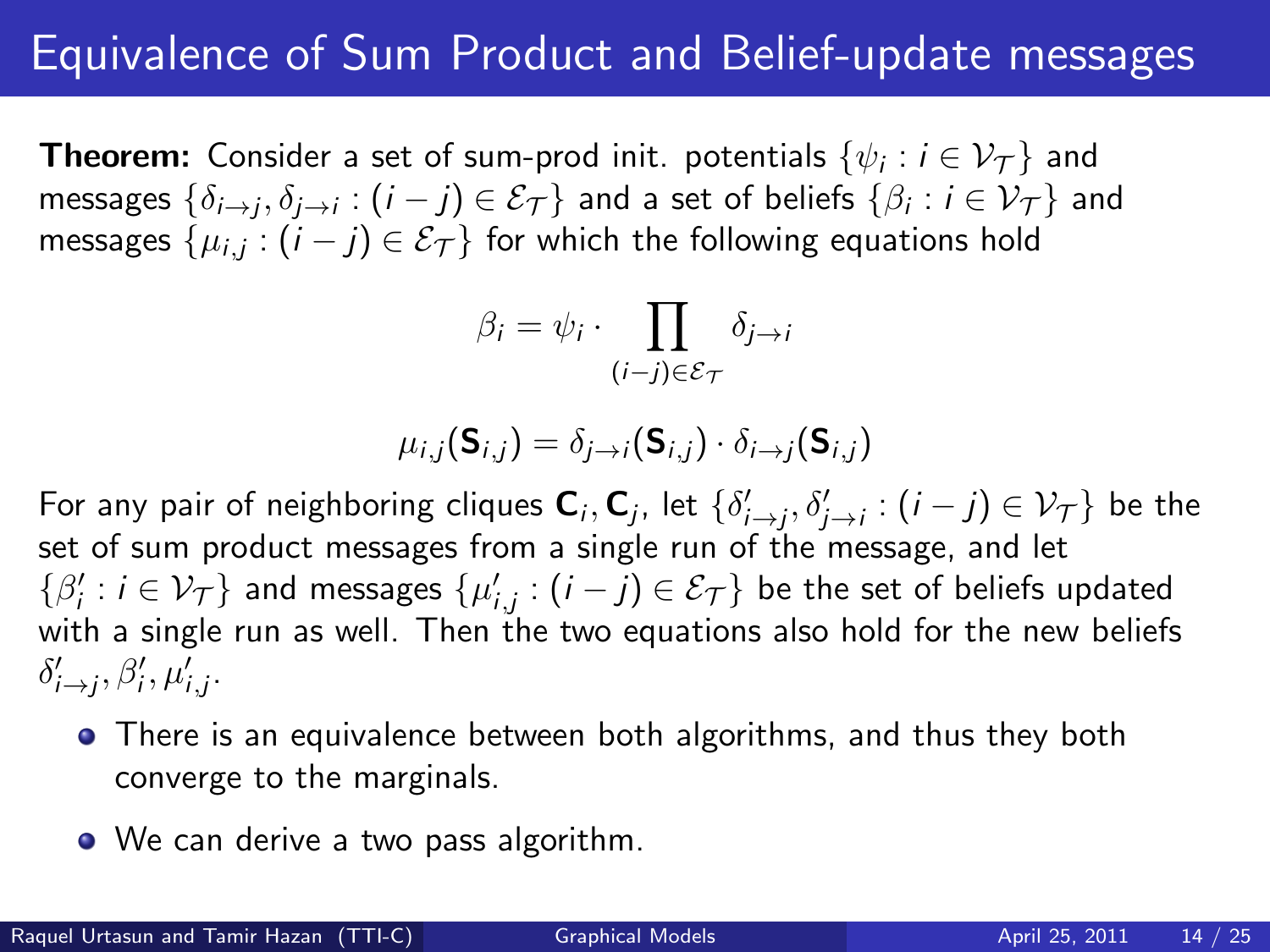### Two pass algorithm

Algorithm 10.4 Upward-downward belief propagation algorithm in clique tree

Procedure CTree-BU-two-pass (  $\Phi$ , // Set of factors  $T$  // Clique tree over  $\Phi$ Initialize-Cliques 1 Select some clique  $C_r$  to be the root clique  $\overline{2}$ 3 // Upward pass  $\overline{4}$ repeat Select  $i \in \mathcal{V}_T$  that has received all messages from  $\{C_j : j \in \mathbb{N}\}_{i} - p_r(i)$ 5 Send-BU-message $(i, p_r(i))$ 6 7 while exist  $i, j$  such that i is ready to transmit to j 8 // Downward pass 9 Mark  $C_r$  as informed 10 while exists uninformed  $C_i$  such that  $C_{p_n(i)}$  is informed 11 Send-BU-message $(p_r(i), i)$ 12 return  $\{\beta_i\}$ 

```
Procedure Send-BU-Msg (
              i, // sending clique
            j // receiving clique
          \sigma_{i\rightarrow j} \leftarrow \sum_{\mathbf{C}_i=\mathbf{S}_{i,i}} \beta_i1
\overline{2}\sqrt{2} marginalize the clique over the sepset
\overline{3}\beta_j \leftarrow \beta_j \cdot \frac{\sigma_{i \rightarrow j}}{\mu_{i \rightarrow j}}4
            \mu_{i,j} \leftarrow \sigma_{i \rightarrow j}
```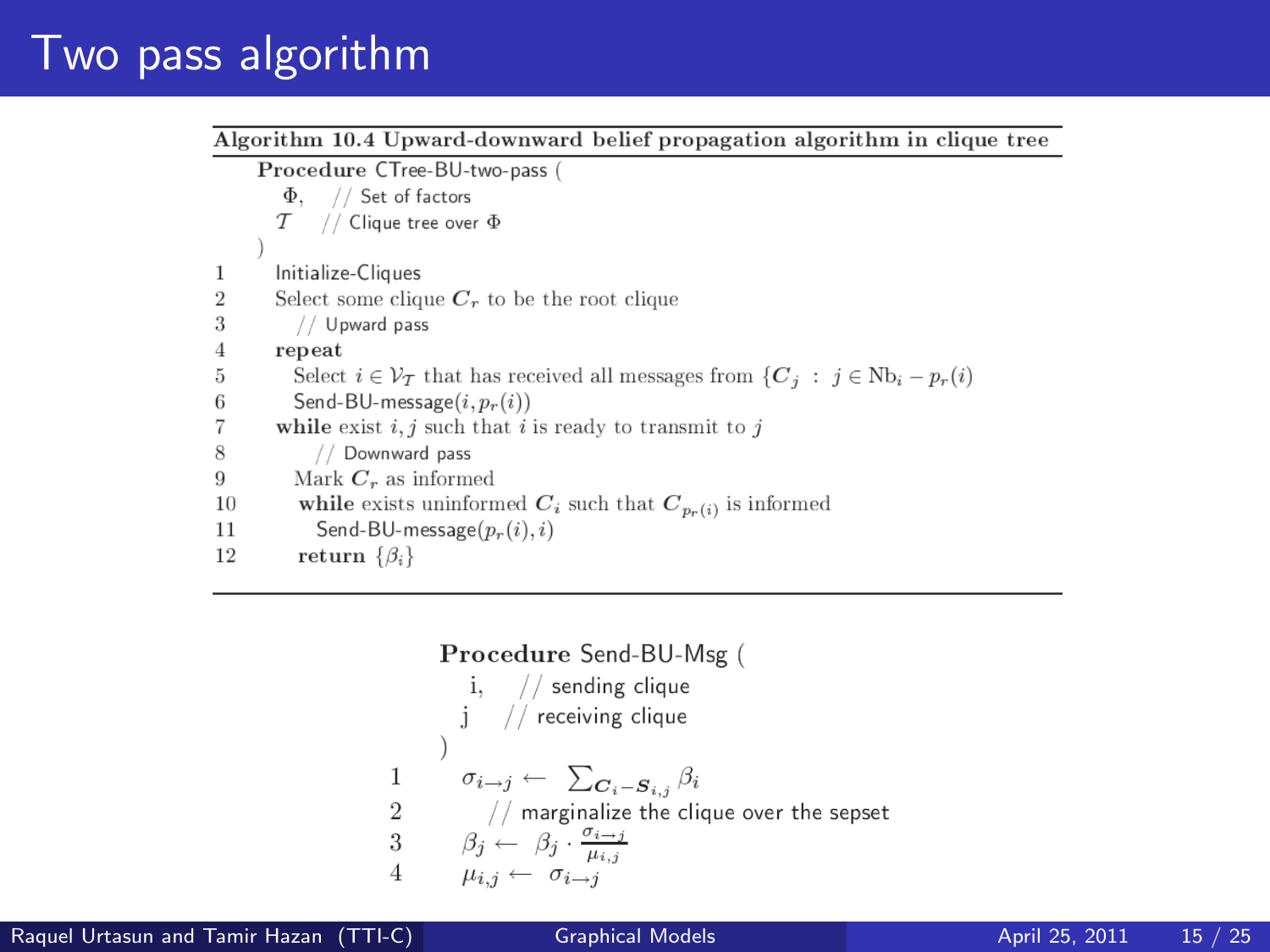## Answering queries: new evidence

- All variables that we were interested to do a query over were in the same clique.
- **•** Suppose that we have done our calibration and now we receive more evidence, how can we modify the calibrated tree?
- The most naive approach is run again the sum-product BP or belief update algorithm.
- We can obtained  $\hat{P}_{\Phi}(\mathcal{X}, Z = z)$  by zeroing out entries that are inconsistent with  $Z = z$ .

$$
\hat{P}_{\Phi}(\mathcal{X}, Z=z) = \mathbb{1}\{Z=z\} \cdot \prod_{\phi \in \Phi} \phi = \mathbb{1}\{Z=z\} \frac{\prod_{i \in \mathcal{V}_{\mathcal{T}}}\beta_i(\mathbf{C}_i)}{\prod_{(i-j) \in \mathcal{E}_{\mathcal{T}}}\mu_{i,j}(\mathbf{S}_{i,j})}
$$

- **If calibrated before, for cliques that contain this variable, we can just** multiply by  $1\{Z = z\}$ .
- $\bullet$  To calibrate the other cliques, we need to transmit the information from  $\mathbf{C}_i$ to  $C_i$  via the cliques in the path.
- **•** Thus the entire clique can be calibrated using an entire pass.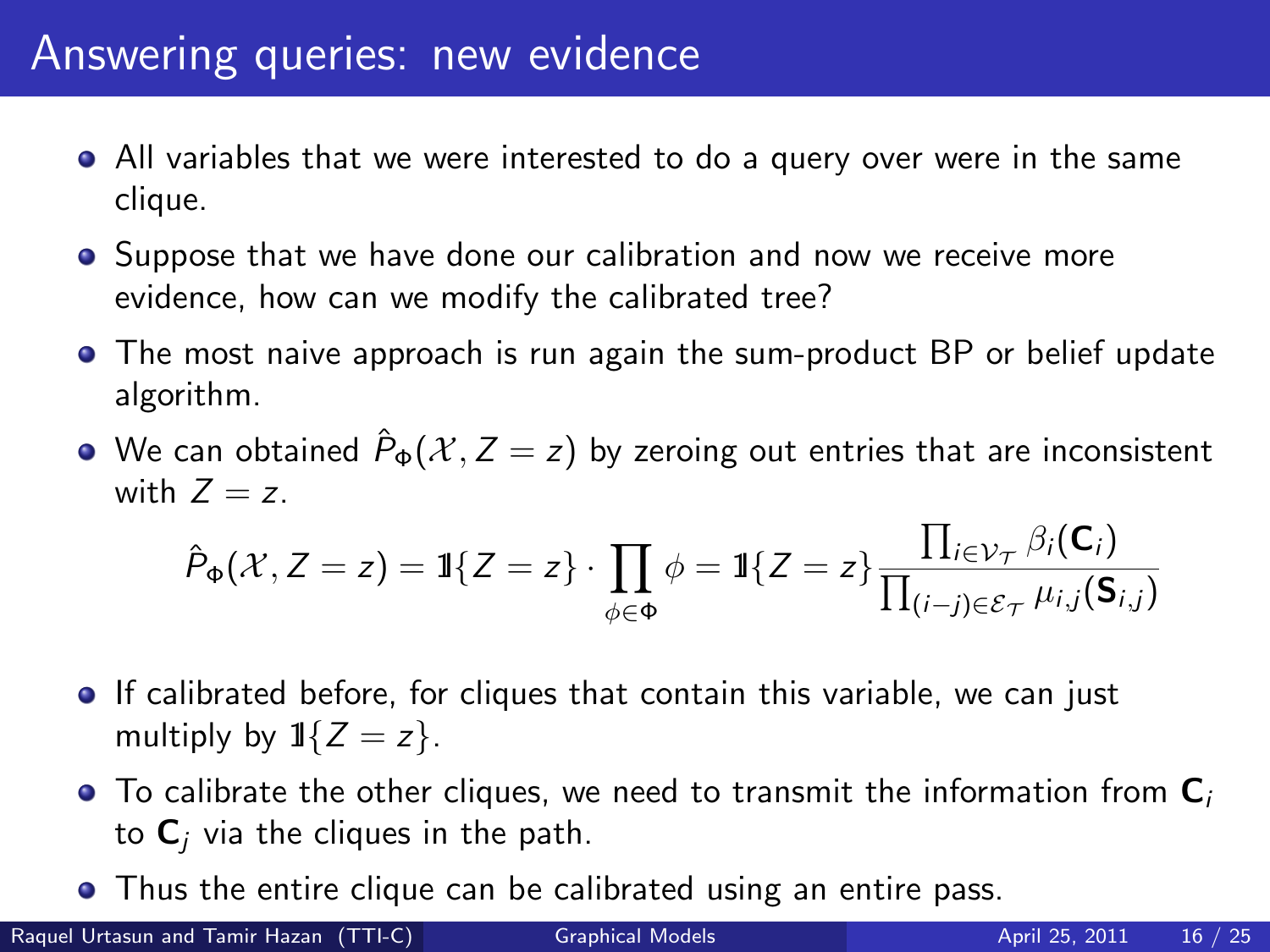## Answering queries: queries outside the clique

- **If we retract evidence is not that simple, as we have lost information once** we zero out.
- Consider a query  $P(Y|e)$  where Y is not present together in a single clique.
- Naive approach is construct a clique tree where we force all the variables to be in the same clique.
- Alternative approach is to do VE over a calibrated tree.
- Compute the joint  $\hat{P}_{\Phi}(\mathbf{Y})$  by using the beliefs in a calibrated tree to define factors corresponding to conditional probabilities.
- **•** Then perform variable elimination over the resulting factors.
- Show example of a chain in the board.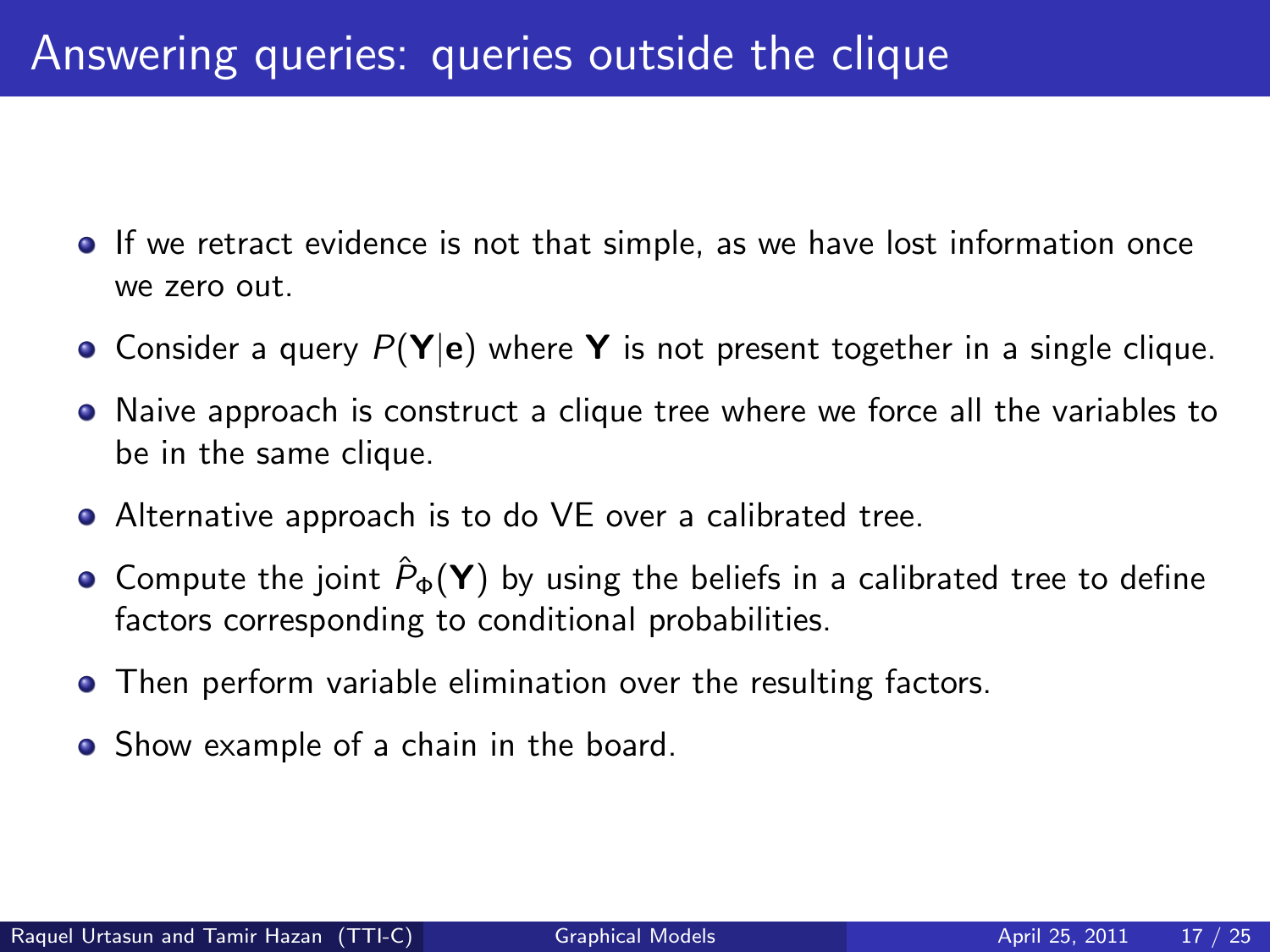#### Algorithm 10.5 Out-of-clique inference in clique tree

```
Procedure CTree-Query (
           \mathcal{T}, // Clique tree over \Phi\{\beta_i\}, \{\mu_{i,j}\}, // Calibrated clique and sepset beliefs for T
          Y // A query
          Let T' be a subtree of T such that Y \subseteq \text{Scope}[T']\mathbf 1\overline{2}Select a clique r \in \mathcal{V}_{\mathcal{T}'} to be the root
3
          \Phi \leftarrow \beta_rfor each i \in \mathcal{V}'_{\mathcal{T}}\overline{4}\phi \leftarrow \frac{\beta_i}{\mu_{i,p_r(i)}}\overline{5}\Phi \leftarrow \Phi \cup \{\phi\}6
\overline{7}Z \leftarrow \; \mathit{Scope}[T'] - Y8
          Let \prec be some ordering over Z
9
          return Sum-Product-Variable-Elimination(\Phi, Z, \prec)
```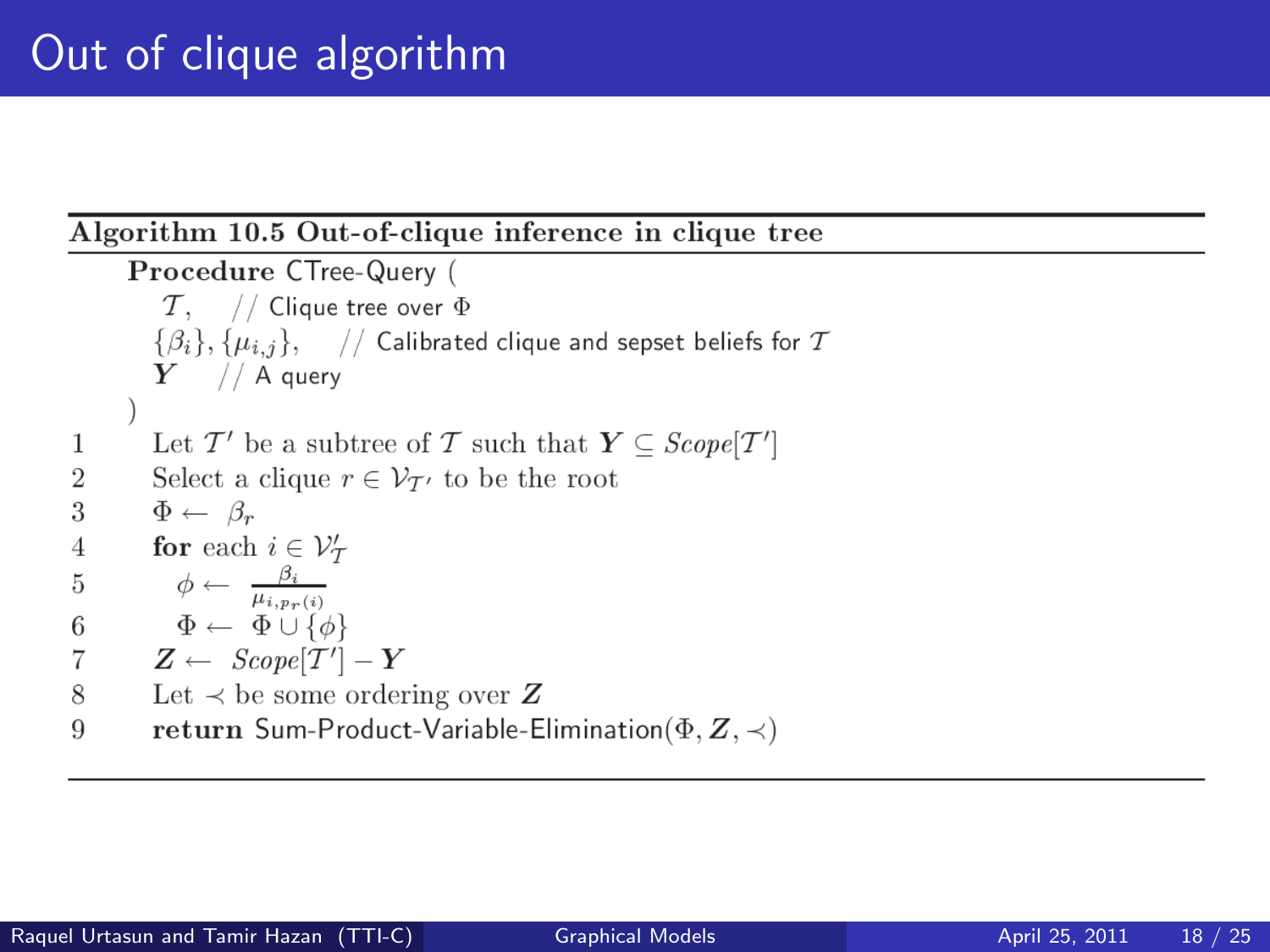#### Answering queries: multiple queries

- Calibrated tree  $T$  over  $\Phi$ , and we want  $\hat{P}_{\Phi}(X, Y)$  for every pair of variables.
- Naive: Run VE in the calib. graph for every pair of variables, i.e.,  $\begin{pmatrix} n \\ 2 \end{pmatrix}$ 2
- **•** Better approach is to execute this process gradually, constructing a table for each  ${\sf C}_i, {\sf C}_j$  that contains  $\hat P_\Phi({\sf C}_i,{\sf C}_j)$  in the order of the distance between  ${\sf C}_i$ and  $\mathsf{C}_j$  in the tree.
- When they are neighbors  $\hat{P}_\Phi(\mathbf{C}_i|\mathbf{C}_j) = \frac{\beta_j(\mathbf{C}_j)}{\mu_{i,j}(\mathbf{C}_i\cap \mathbf{C}_j)}$
- From these we can compute  $\hat{P}_\Phi(\mathsf{C}_i,\mathsf{C}_j).$
- For non neighbors, let  $C_l$  be the neighbor of  $C_i$  that is one step closer in the tree to  ${\bf C}_i.$
- By construction we have already computed  $\hat P_{\Phi}({\bf C}_i,{\bf C}_l)$  and  $\hat P_{\Phi}({\bf C}_l,{\bf C}_j).$
- Since  $(\textbf{C}_i \perp \textbf{C}_j | \textbf{C}_l)$  we can compute

$$
\hat{P}_{\Phi}(\mathbf{C}_i, \mathbf{C}_j) = \sum_{\mathbf{C}_i - \mathbf{C}_i} \hat{P}_{\Phi}(\mathbf{C}_i, \mathbf{C}_i) \hat{P}_{\Phi}(\mathbf{C}_j | \mathbf{C}_i)
$$

.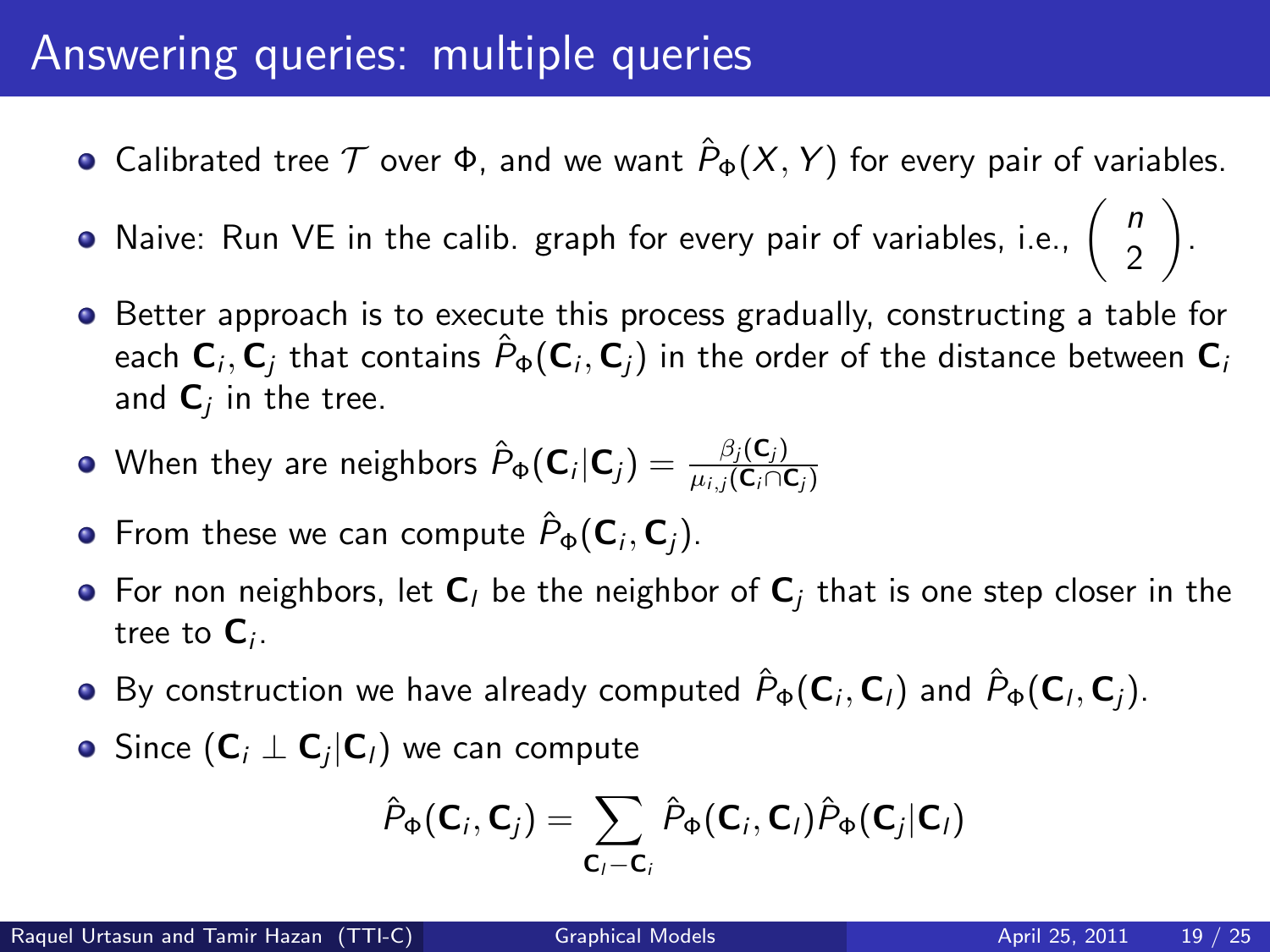Two basic approaches

- **1** From Variable Elimination
- <sup>2</sup> Direct graph manipulation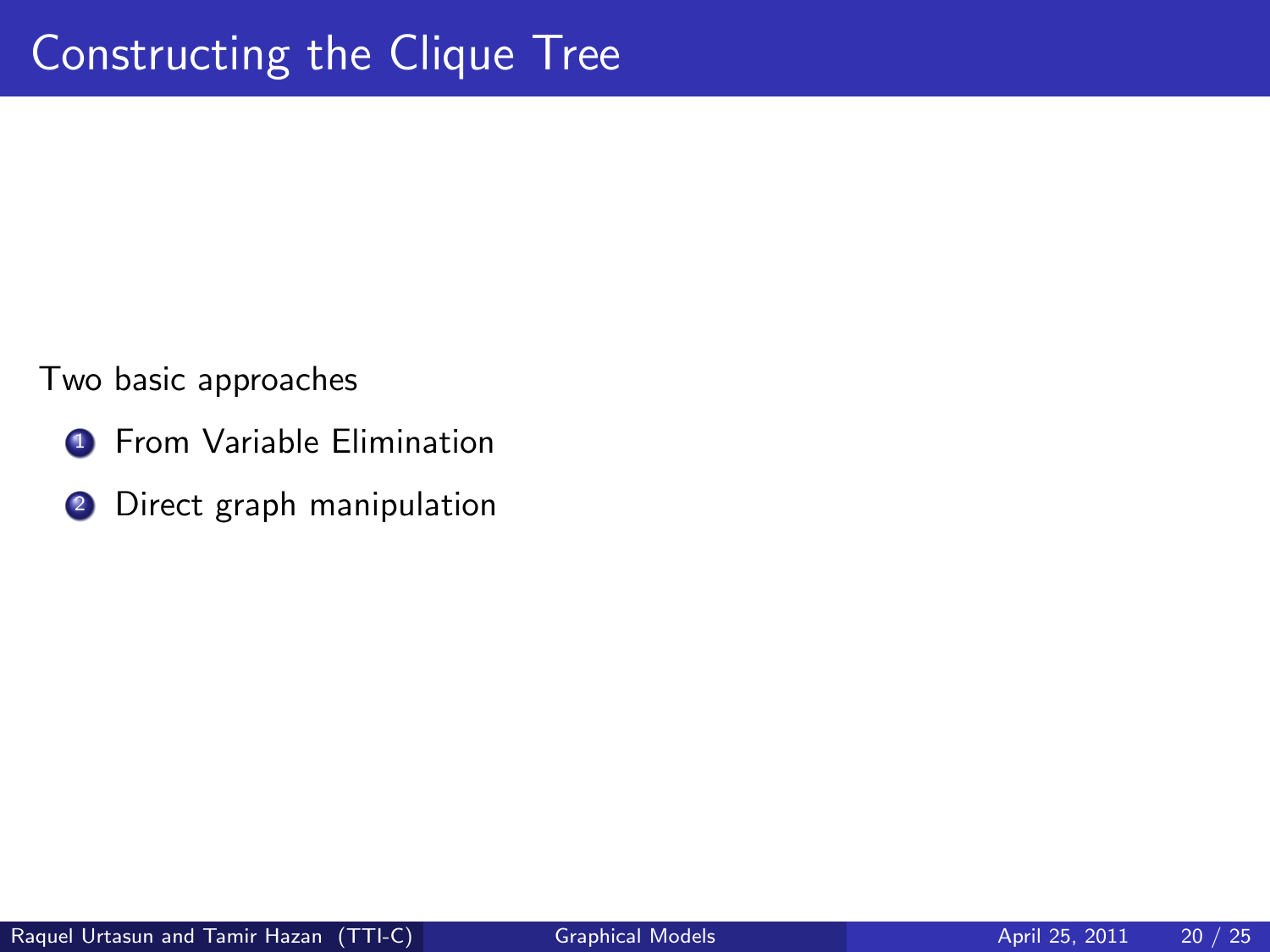- An execution of VE can be associated with a cluster graph.
- A cluster  $\mathbf{C}_i$  corresponds to the factor  $\psi_i$  generated during the execution of the algorithm.
- An undirected edge connects  ${\sf C}_i$  and  ${\sf C}_j$  when  $\tau_i$  is used in the computation of  $\psi_j$ .
- This cluster graph is a tree and satisfies the running intersection property, hence it's a clique tree.
- Each factor in an execution of VE with an ordering ≺ is a subset of a clique in the induced graph  $\mathcal{I}_{\Phi, \prec}$ .
- Every maximal clique is a factor in the computation.
- It is standard to reduce the tree to only contain maximal cliques by removing it and connecting to the neighbors of the removed clique.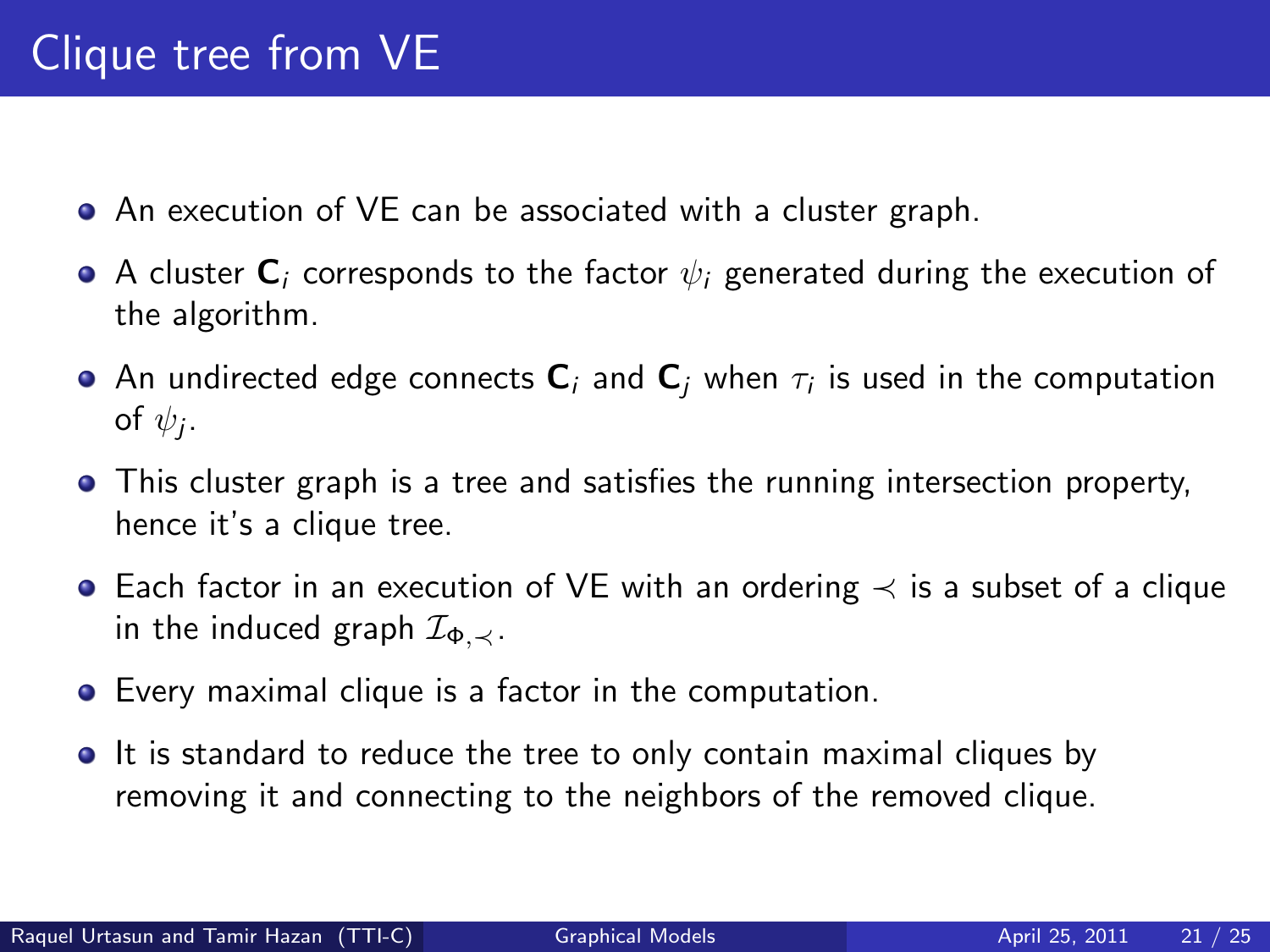# Example

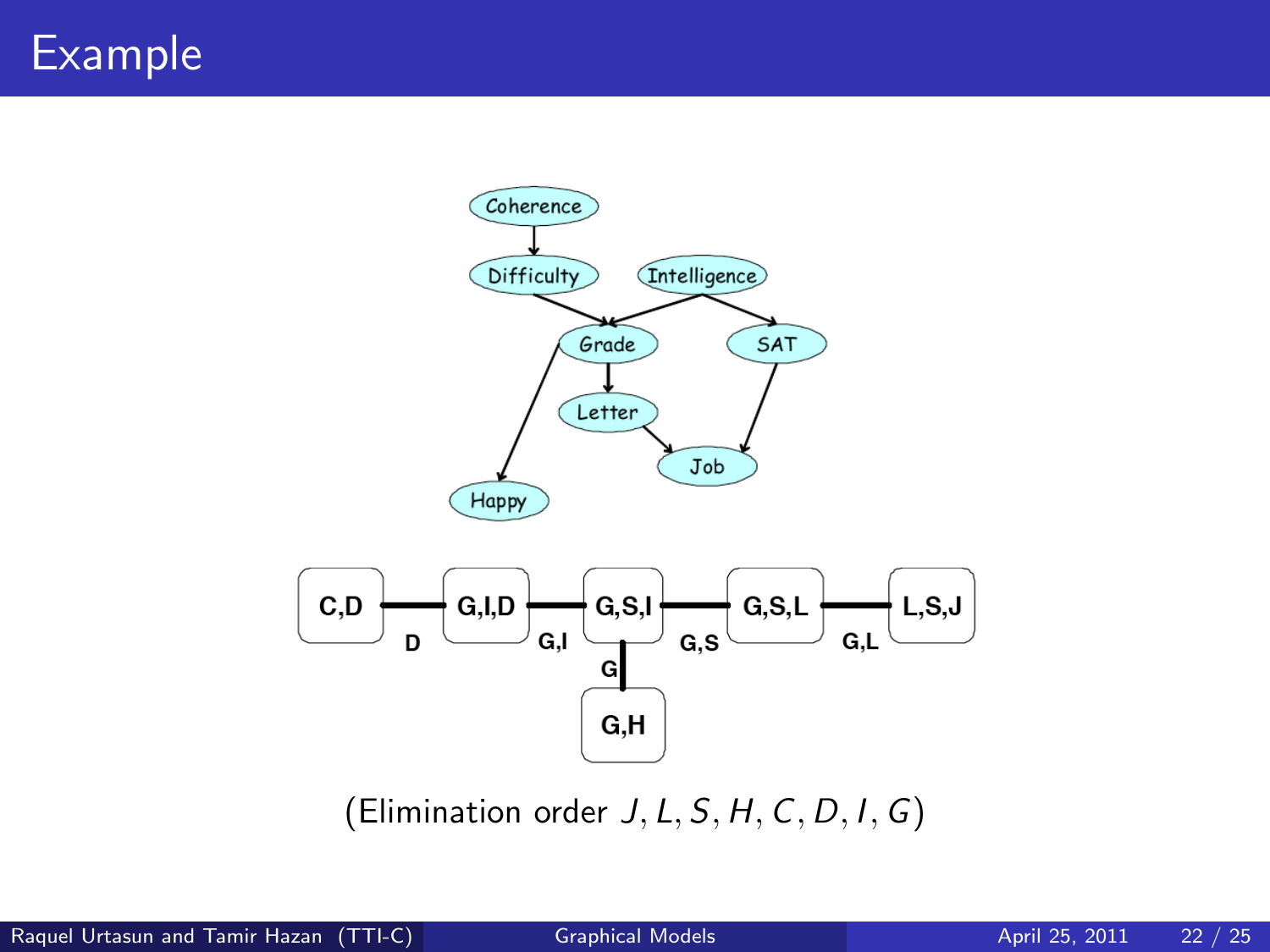- We proved that the induced graph  $\mathcal{I}_{\prec,\Phi}$  is a chordal graph.
- Any chordal graph can be used as the basis for inference.
- We construct a chordal graph  $\mathcal{H}^*$  that contains the edges in  $\mathcal{H}_\Phi.$  Finding minimum triangulation is NP hard. Heuristics used.
- We find the maximal cliques and we connect them: finding the maximal cliques is NP hard.
	- For chordal graphs we can use the maximum cardinality and collect the maximum cliques generated this way.
	- Start with a family each of which is guaranteed to be a clique and do greedy search connecting nodes until it no longer induces a fully connected subgraph.
	- Connect the edges by maximum cardinality or maximum spanning tree.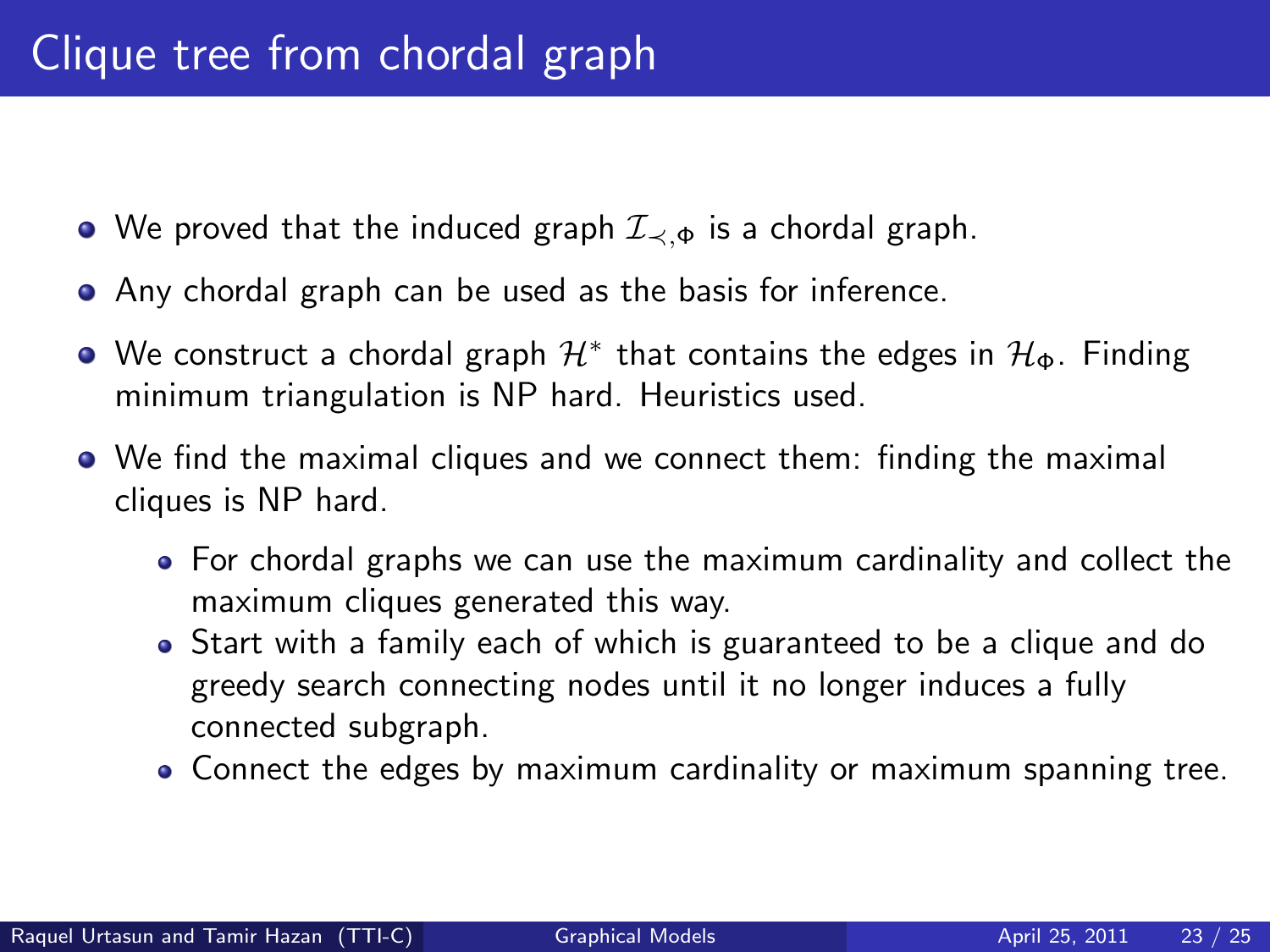Clique trees are called junction trees

- **If the graph is a BN then moralize it.**
- **a** Introduce the evidence
- **•** Triangulate the graph to make it chordal.
- Construct a junction tree (clique tree) from the triangulated graph.
- Propagate the probabilities using message passing, via sum-product BP or belief update.

For graphs of large treewidth this is very inefficient.

The **treewidth** measures the number of graph vertices mapped onto any tree node in an optimal tree decomposition.